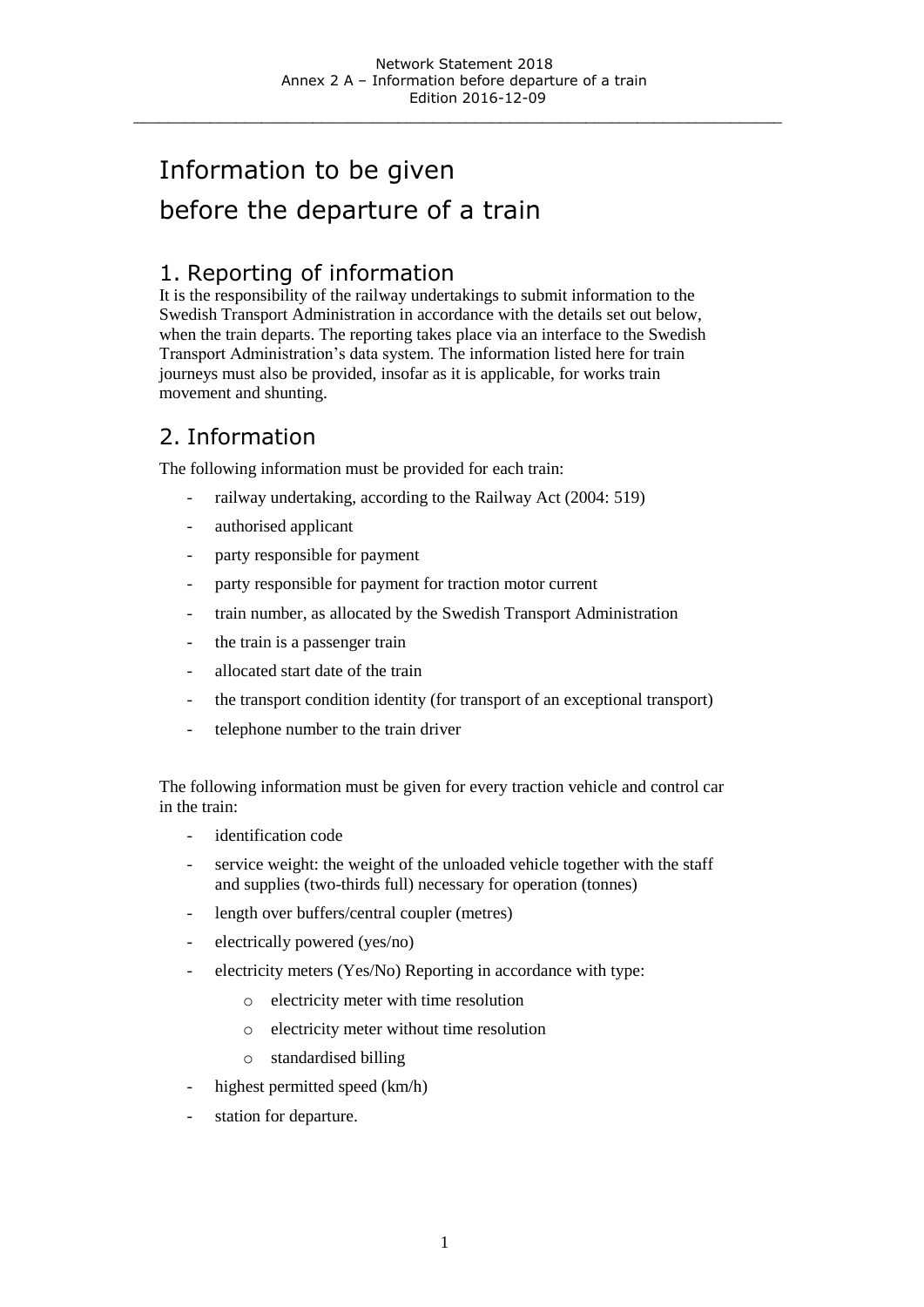\_\_\_\_\_\_\_\_\_\_\_\_\_\_\_\_\_\_\_\_\_\_\_\_\_\_\_\_\_\_\_\_\_\_\_\_\_\_\_\_\_\_\_\_\_\_\_\_\_\_\_\_\_\_\_\_\_\_\_\_\_\_\_\_\_\_\_\_\_\_\_\_\_\_\_\_

The following information must be stated for every freight wagon in the train:

- identification code
- unladen weight: weight of the vehicle without load (tonnes)
- length over buffers (metres)
- highest permitted speed (km/h)
- loading gauge (specified as loading gauge A, B or C). See also section 3.3.2.1 Loading gauge.)
- departure station (to be stated only if the carriage is to be shunted)
- UN number (where applicable)
- load weight (tonnes).

The following information must be stated for every passenger carriage in the train:

- identification code according to the regulations of the Swedish Rail Agency (JvSFS 2007:7) on the registration and marking of rail vehicles (if the vehicle has not been given an identification code by the Swedish Rail Agency, state the type designation and individual number.)
- service weight: the weight of the unloaded vehicle together with the staff and supplies (two-thirds full) necessary for operation (tonnes)
- length over buffers (metres)
- highest permitted speed (km/h)

### 3. Changed information

Changes to information submitted in accordance with section 2 must be reported to the Swedish Transport Administration. The report must state the location where the change takes place. The information must be submitted before the train departs after a change.